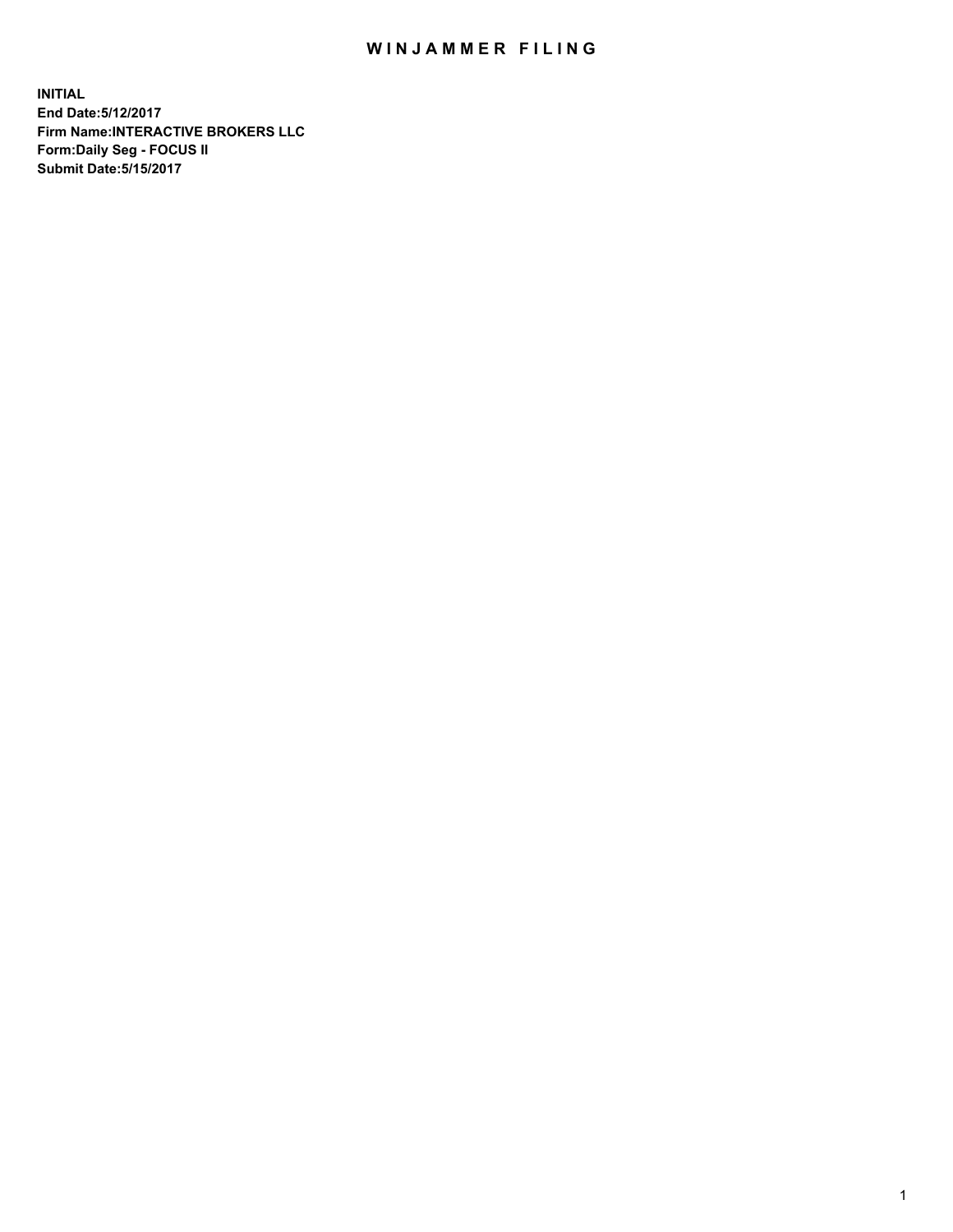## **INITIAL End Date:5/12/2017 Firm Name:INTERACTIVE BROKERS LLC Form:Daily Seg - FOCUS II Submit Date:5/15/2017 Daily Segregation - Cover Page**

| Name of Company<br><b>Contact Name</b><br><b>Contact Phone Number</b><br><b>Contact Email Address</b>                                                                                                                                                                                                                          | <b>INTERACTIVE BROKERS LLC</b><br>James Menicucci<br>203-618-8085<br>jmenicucci@interactivebrokers.c<br>om |
|--------------------------------------------------------------------------------------------------------------------------------------------------------------------------------------------------------------------------------------------------------------------------------------------------------------------------------|------------------------------------------------------------------------------------------------------------|
| FCM's Customer Segregated Funds Residual Interest Target (choose one):<br>a. Minimum dollar amount: ; or<br>b. Minimum percentage of customer segregated funds required:%; or<br>c. Dollar amount range between: and; or<br>d. Percentage range of customer segregated funds required between:% and%.                          | $\overline{\mathbf{0}}$<br>0<br>155,000,000 245,000,000<br>0 <sub>0</sub>                                  |
| FCM's Customer Secured Amount Funds Residual Interest Target (choose one):<br>a. Minimum dollar amount: ; or<br>b. Minimum percentage of customer secured funds required:%; or<br>c. Dollar amount range between: and; or<br>d. Percentage range of customer secured funds required between:% and%.                            | $\overline{\mathbf{0}}$<br>$\overline{\mathbf{0}}$<br>80,000,000 120,000,000<br>00                         |
| FCM's Cleared Swaps Customer Collateral Residual Interest Target (choose one):<br>a. Minimum dollar amount: ; or<br>b. Minimum percentage of cleared swaps customer collateral required:% ; or<br>c. Dollar amount range between: and; or<br>d. Percentage range of cleared swaps customer collateral required between:% and%. | $\overline{\mathbf{0}}$<br>$\overline{\mathbf{0}}$<br>0 <sub>0</sub><br><u>00</u>                          |

Attach supporting documents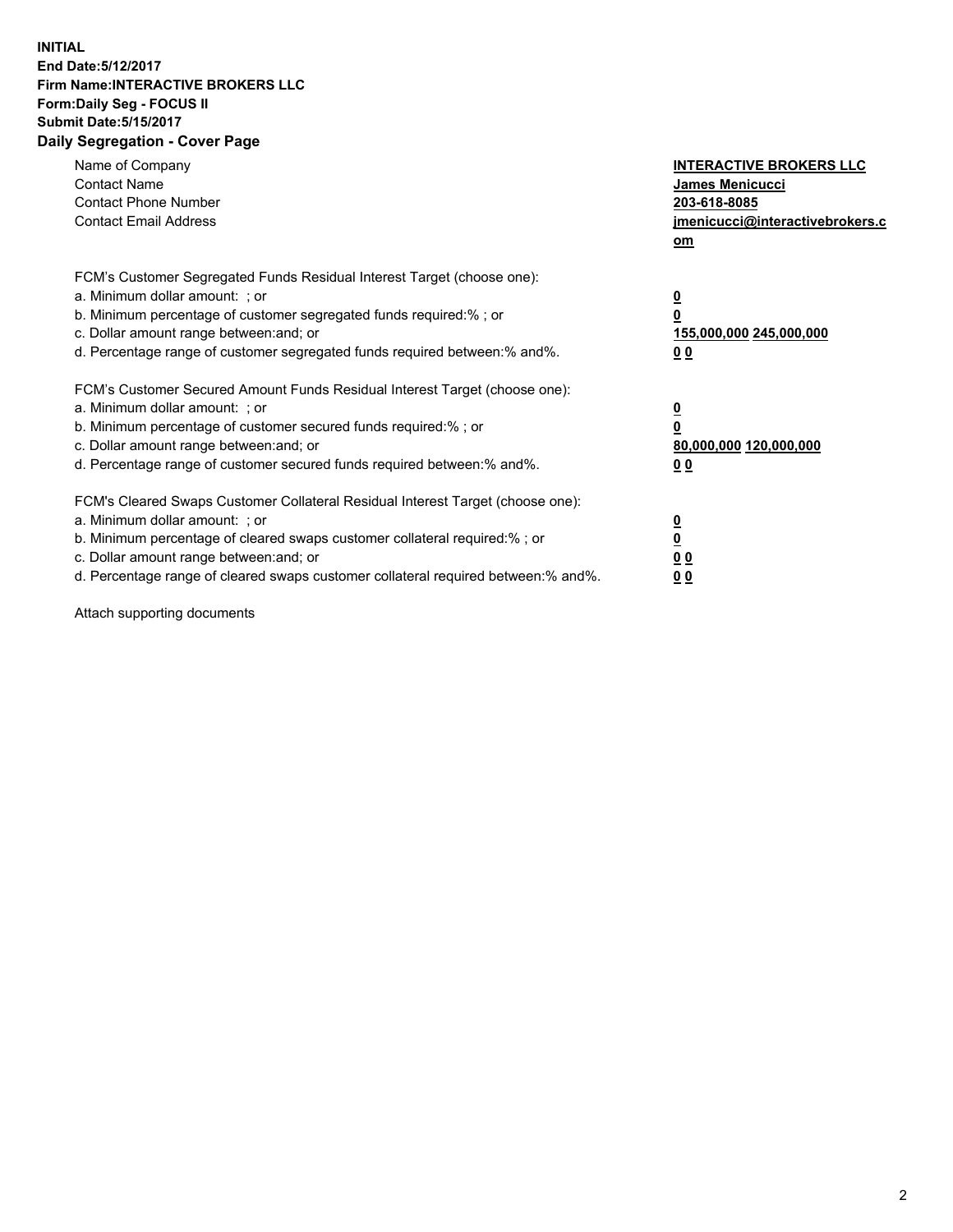## **INITIAL End Date:5/12/2017 Firm Name:INTERACTIVE BROKERS LLC Form:Daily Seg - FOCUS II Submit Date:5/15/2017**

|     | <b>Daily Segregation - Secured Amounts</b>                                                         |                                  |
|-----|----------------------------------------------------------------------------------------------------|----------------------------------|
|     | Foreign Futures and Foreign Options Secured Amounts                                                |                                  |
|     | Amount required to be set aside pursuant to law, rule or regulation of a foreign                   | $0$ [7305]                       |
|     | government or a rule of a self-regulatory organization authorized thereunder                       |                                  |
| 1.  | Net ledger balance - Foreign Futures and Foreign Option Trading - All Customers                    |                                  |
|     | A. Cash                                                                                            | 319,491,456 [7315]               |
|     | B. Securities (at market)                                                                          | 0 [7317]                         |
| 2.  | Net unrealized profit (loss) in open futures contracts traded on a foreign board of trade          | 3,176,372 [7325]                 |
| 3.  | Exchange traded options                                                                            |                                  |
|     | a. Market value of open option contracts purchased on a foreign board of trade                     | 58,237 [7335]                    |
|     | b. Market value of open contracts granted (sold) on a foreign board of trade                       | -10,931 [7337]                   |
| 4.  | Net equity (deficit) (add lines 1.2. and 3.)                                                       | 322,715,134 [7345]               |
| 5.  | Account liquidating to a deficit and account with a debit balances - gross amount                  | 4,560 [7351]                     |
|     | Less: amount offset by customer owned securities                                                   | 0 [7352] 4,560 [7354]            |
| 6.  | Amount required to be set aside as the secured amount - Net Liquidating Equity                     | 322,719,694 [7355]               |
| 7.  | Method (add lines 4 and 5)                                                                         |                                  |
|     | Greater of amount required to be set aside pursuant to foreign jurisdiction (above) or line        | 322,719,694 [7360]               |
|     | 6.<br>FUNDS DEPOSITED IN SEPARATE REGULATION 30.7 ACCOUNTS                                         |                                  |
| 1.  | Cash in banks                                                                                      |                                  |
|     | A. Banks located in the United States                                                              | 53,153,000 [7500]                |
|     | B. Other banks qualified under Regulation 30.7                                                     | 0 [7520] 53,153,000 [7530]       |
| 2.  | Securities                                                                                         |                                  |
|     | A. In safekeeping with banks located in the United States                                          | 326,718,940 [7540]               |
|     | B. In safekeeping with other banks qualified under Regulation 30.7                                 | 0 [7560] 326,718,940 [7570]      |
| 3.  | Equities with registered futures commission merchants                                              |                                  |
|     | A. Cash                                                                                            | $0$ [7580]                       |
|     | <b>B.</b> Securities                                                                               | $0$ [7590]                       |
|     | C. Unrealized gain (loss) on open futures contracts                                                | $0$ [7600]                       |
|     | D. Value of long option contracts                                                                  | $0$ [7610]                       |
|     | E. Value of short option contracts                                                                 | 0 [7615] 0 [7620]                |
| 4.  | Amounts held by clearing organizations of foreign boards of trade                                  |                                  |
|     | A. Cash                                                                                            | $0$ [7640]                       |
|     | <b>B.</b> Securities                                                                               | $0$ [7650]                       |
|     | C. Amount due to (from) clearing organization - daily variation                                    | $0$ [7660]                       |
|     | D. Value of long option contracts                                                                  | $0$ [7670]                       |
|     | E. Value of short option contracts                                                                 | 0 [7675] 0 [7680]                |
| 5.  | Amounts held by members of foreign boards of trade                                                 |                                  |
|     | A. Cash                                                                                            | <b>72,044,529</b> [7700]         |
|     | <b>B.</b> Securities                                                                               | $0$ [7710]                       |
|     | C. Unrealized gain (loss) on open futures contracts                                                | -6,114,818 [7720]                |
|     | D. Value of long option contracts                                                                  | 58,237 [7730]                    |
| 6.  | E. Value of short option contracts                                                                 | -10,931 [7735] 65,977,017 [7740] |
| 7.  | Amounts with other depositories designated by a foreign board of trade<br>Segregated funds on hand | $0$ [7760]<br>$0$ [7765]         |
| 8.  | Total funds in separate section 30.7 accounts                                                      | 445,848,957 [7770]               |
| 9.  | Excess (deficiency) Set Aside for Secured Amount (subtract line 7 Secured Statement                | 123,129,263 [7380]               |
|     | Page 1 from Line 8)                                                                                |                                  |
| 10. | Management Target Amount for Excess funds in separate section 30.7 accounts                        | 80,000,000 [7780]                |
| 11. | Excess (deficiency) funds in separate 30.7 accounts over (under) Management Target                 | 43,129,263 [7785]                |
|     |                                                                                                    |                                  |
|     |                                                                                                    |                                  |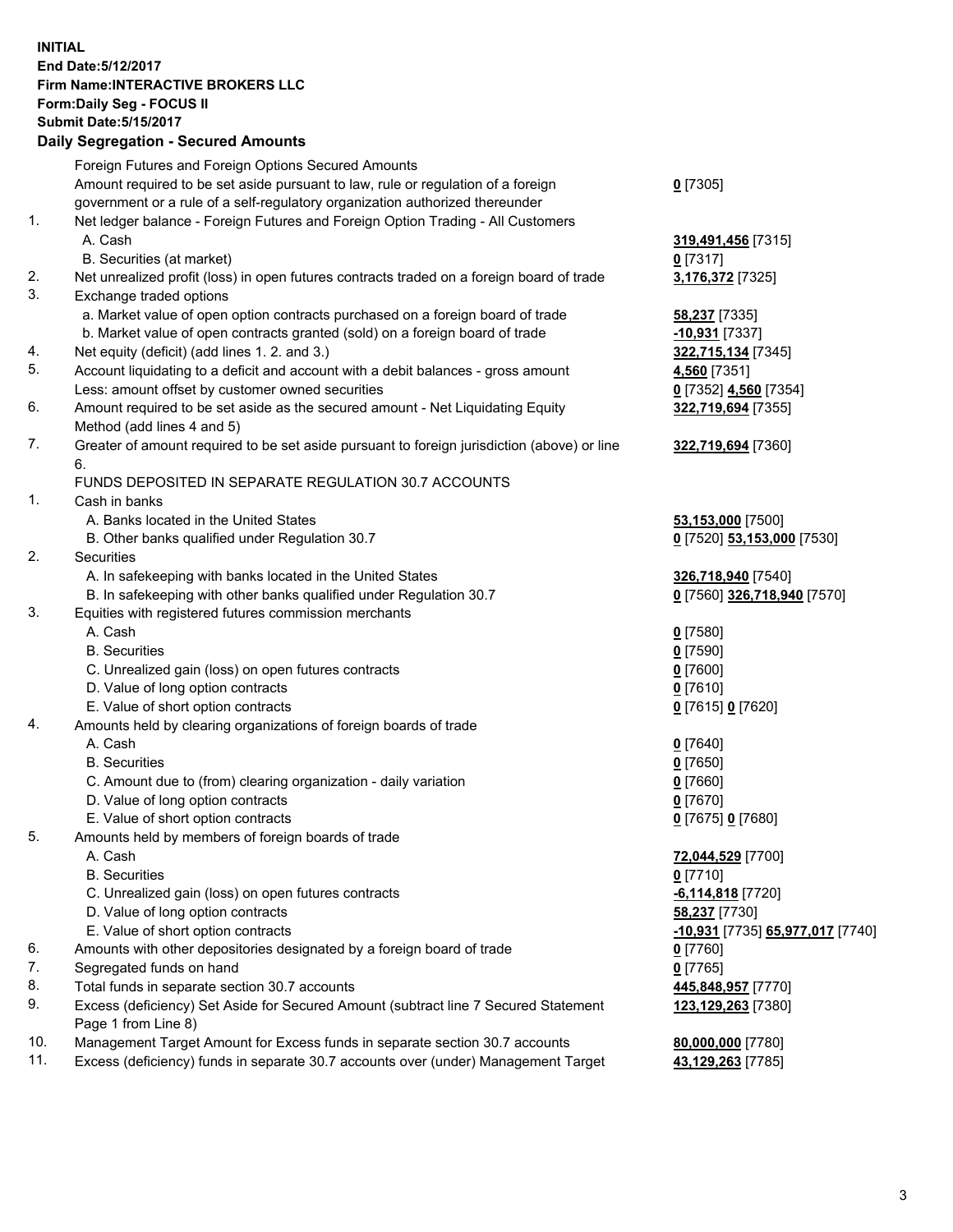**INITIAL End Date:5/12/2017 Firm Name:INTERACTIVE BROKERS LLC Form:Daily Seg - FOCUS II Submit Date:5/15/2017 Daily Segregation - Segregation Statement** SEGREGATION REQUIREMENTS(Section 4d(2) of the CEAct) 1. Net ledger balance A. Cash **3,687,895,881** [7010] B. Securities (at market) **0** [7020] 2. Net unrealized profit (loss) in open futures contracts traded on a contract market **-89,279,466** [7030] 3. Exchange traded options A. Add market value of open option contracts purchased on a contract market **123,402,786** [7032] B. Deduct market value of open option contracts granted (sold) on a contract market **-224,298,826** [7033] 4. Net equity (deficit) (add lines 1, 2 and 3) **3,497,720,375** [7040] 5. Accounts liquidating to a deficit and accounts with debit balances - gross amount **217,562** [7045] Less: amount offset by customer securities **0** [7047] **217,562** [7050] 6. Amount required to be segregated (add lines 4 and 5) **3,497,937,937** [7060] FUNDS IN SEGREGATED ACCOUNTS 7. Deposited in segregated funds bank accounts A. Cash **289,609,745** [7070] B. Securities representing investments of customers' funds (at market) **2,136,409,055** [7080] C. Securities held for particular customers or option customers in lieu of cash (at market) **0** [7090] 8. Margins on deposit with derivatives clearing organizations of contract markets A. Cash **23,462,293** [7100] B. Securities representing investments of customers' funds (at market) **1,352,695,226** [7110] C. Securities held for particular customers or option customers in lieu of cash (at market) **0** [7120] 9. Net settlement from (to) derivatives clearing organizations of contract markets **-2,728,513** [7130] 10. Exchange traded options A. Value of open long option contracts **123,402,052** [7132] B. Value of open short option contracts **-224,295,768** [7133] 11. Net equities with other FCMs A. Net liquidating equity **0** [7140] B. Securities representing investments of customers' funds (at market) **0** [7160] C. Securities held for particular customers or option customers in lieu of cash (at market) **0** [7170] 12. Segregated funds on hand **0** [7150] 13. Total amount in segregation (add lines 7 through 12) **3,698,554,090** [7180] 14. Excess (deficiency) funds in segregation (subtract line 6 from line 13) **200,616,153** [7190] 15. Management Target Amount for Excess funds in segregation **155,000,000** [7194] **45,616,153** [7198]

16. Excess (deficiency) funds in segregation over (under) Management Target Amount Excess